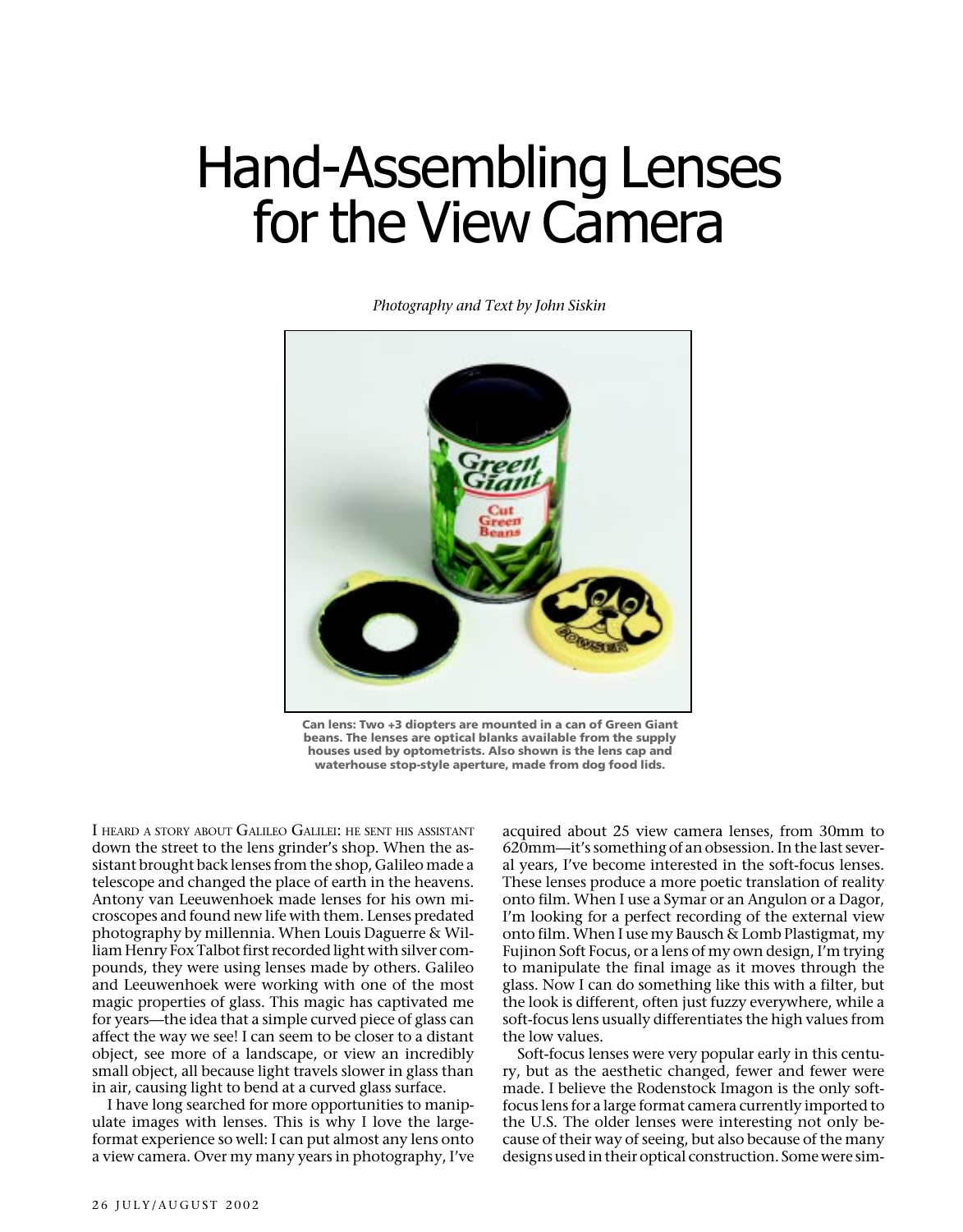

*Glass In Funnel***: Fuji RTP 4x5 in. Subject +3 diopter< +3 diopter> shutter -1 diopter> film,** *f/***12 with 3 light sources. Push 2/3 stop. Toyo C.** *Note***: On captions for all photos, the symbols < > after the lens description define the direction of the lens; thus a +2 diopter> has the convex side facing away from the subject.**

ple, one-element systems, while others were quite complex. Several lenses were made with moving elements! Because the goal for a soft-focus lens is a more poetic image, any evaluation of the results is entirely subjective. Because so few new soft focus lenses are made, simple lenses are now selling for rather a lot of money.

My goal became to return to Galileo's day and assemble my own lenses. While I can't send someone down to the lens grinder's shop, I can run over to the camera store and pick up some close-up filters. My original insight into this came when I happened to check the focal length of a plus-3 diopter lens I purchased for my digital system. Perhaps you know the trick of focusing a light source onto a convenient surface and measuring the distance from the middle of the lens to the image. In this case it was about 15 inches! I had somehow acquired the idea that a #1 diopter was very short, 4 or 5 inches. I thought I would have needed fractional diopter lenses to build anything that would work with a large-format camera. The longer focal lengths are less critical regarding element spacing and give greater coverage, so they're more possible to build. I have since discovered that a #1 diopter is defined as having a focal length of one meter—yes it's a metric measurement. When I discovered this simple piece of informa-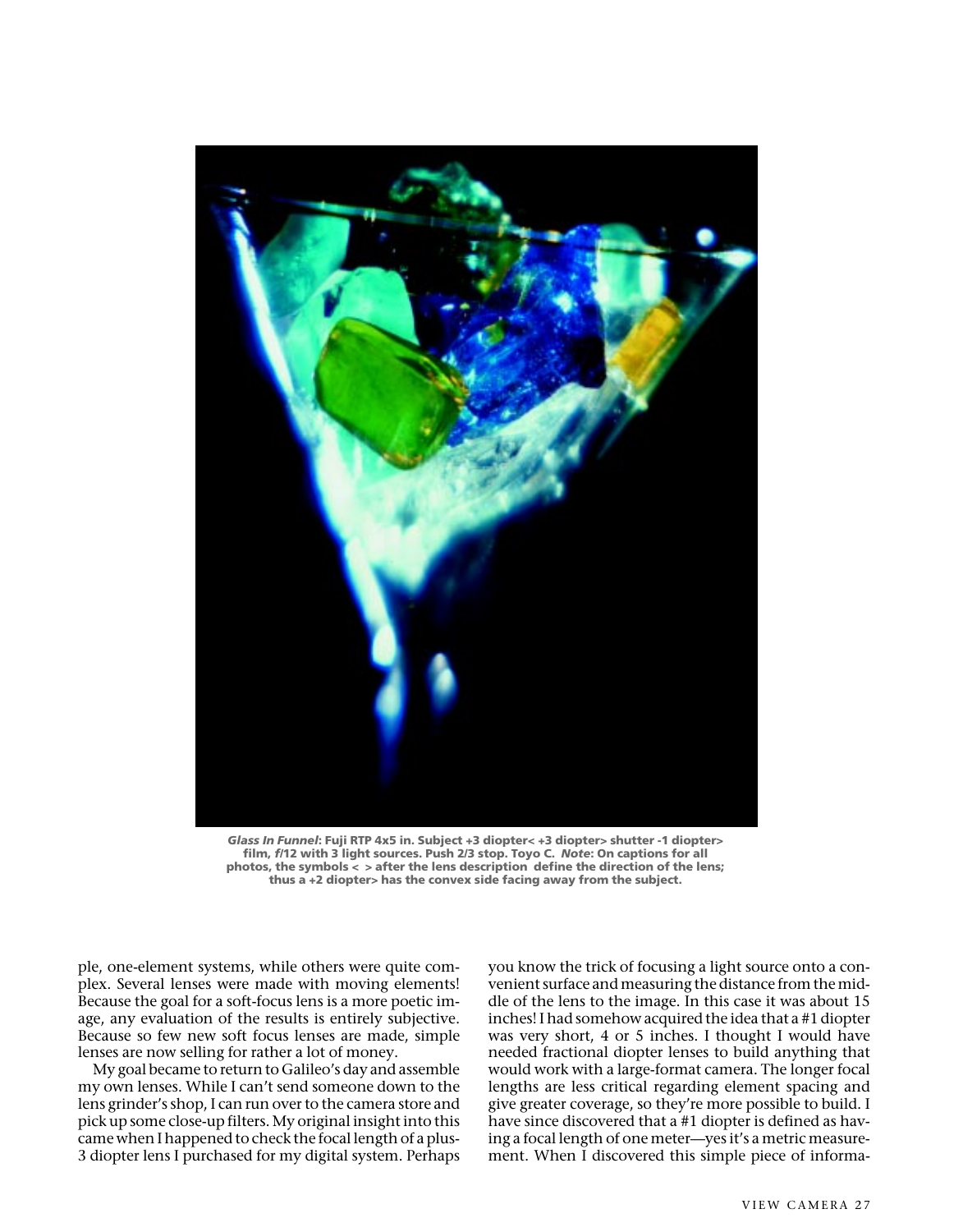

*Roses***: Kodak EPY, 4x5 in. Subject +3 diopter< -1 diopter< shutter +3 diopter> film.** *f/8.5* **with 2 light sources. Normal processing. Toyo C.**

tion, I realized how easy it would be to make soft-focus designs. You can easily make a version of the Plastigmat by putting two #2 diopters on either side of a tin can.

In order to create your own lenses, some more information is useful. Please note that I found the following values through experimentation (I put lenses on a camera and measured the bellows at infinity). I point this out because there was a lot of variation between the two sets of diopters I tested. The focal length of a #1 diopter is about 40 inches or one meter (my tests revealed more than 10% variance). The focal length of a #2 is 20 inches, or 1/2 of a #1.The focal length of a #3 is 12.5 inches, and a #4 is 10 inches or 1/2 of a #2. A #5 has a focal length of 8.5 inches, and a #6 is 7 inches. I measured the #7 at 6 inches. So we see that each time we double the diopter number, we halve the focal length. I should point out that the focal length of two #1s does equal the focal length of a #2. Clearly we could go on to extrapolate these values or find them experimentally for some time. I would also like to mention that a modern set of close-up filters, #4, #2, and #1, will provide focal lengths of 40, 20, 12.5, 10, 8.5, 7, and 6 inches! Rather like a Plasmat set, but much cheaper. Now let's not get too excited; these are going to be soft-focus lenses.

Several things enable us to improve the sharpness of these lenses. First is an adjustable diaphragm. When I began my experiments, I had an old Prontor #1 press shutter. This was a happy accident because I was easily able to adapt it to the old Series 6 filters. The diaphragm is about an inch wide open, so even the worst designs are usably sharp. If you work with a wider diaphragm, your lenses will start out softer than mine. Please note that what's important is diaphragm size or f-stop, not lens element size. If you mount a 52mm filter on a 1-inch shutter, you'll get results similar to mine. I have seen images made with 52mm filters on a #3 shutter; they're way soft. You can also build a diaphragm. For my tin can lens, I used resealable dog food caps. As I often use softfocus lenses at two apertures in a single image, thus blending different levels of sharpness, an adjustable diaphragm is very helpful, though a cap with a hole will do the job. I would call these waterhouse stops; they have a long history in lens construction. It is helpful if the diaphragm is in the middle of the lens; this position maximizes lens coverage, while a behind-the-lens position minimizes coverage. If the diaphragm opening is closer to a perfect circle, the transition from soft to softer will be smoother. Obviously a standard shutter and diaphragm combination would be most flexible.

Another significant improvement in sharpness is possible with the choice of lens design; just using a twoelement lens will be better than a single piece of glass. Thus a #2 diopter and two #1 diopters should have the same focal length, but as you will see, just on the ground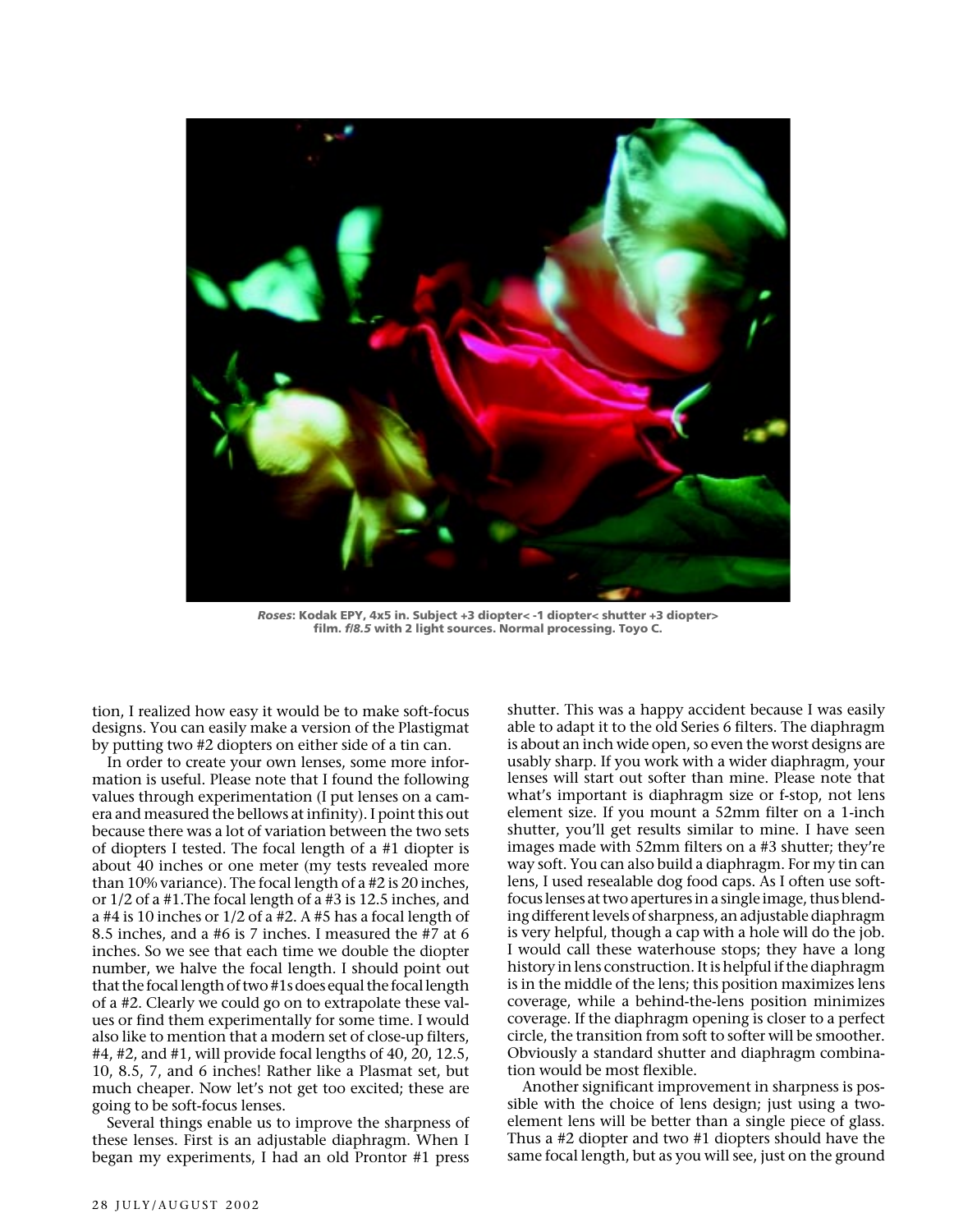glass, two #1s are sharper. This brings us to perhaps the most fascinating and rewarding part of lens creation: design. Our choices will be dictated first by the availability of lens elements. There are several sources for lens elements. You may already have close-up lenses. I have checked out optical supply houses, but unfortunately they haven't proven particularly useful. Costs seem high and actual availability isn't great. I am still looking for a good supplier in this class. Optical surplus suppliers such as Surplus Shed at surplusshed.com or Anchor Optical at anchoroptical.com



**Shutter & Lens Elements: Prontor Press Shutter with the Series 6 lens elements. Please note the spacer, which allows multiple filters to be used or changes the distance between elements. A large group of elements fits in a box for 35mm slides.**

are a hit-or-miss option. Optical labs, the places that fit the lenses for eyeglasses, are another source. I've used R.P.M. Optical Inc., 626-813-1070. They were able to sell me 70mm elements in both positive & negative diopters for only a few dollars a pair. Camera swap meets can be a good source, and if your local camera store has a junk pile, you'll want to check it out. You may want to check out these last two sources for shutters too.

The most difficult items to find

from photographic sources are negative diopters. A positive lens acts as a magnifier, while a negative element reduces an image. Although many useful designs can be created without negative elements, they do greatly increase your options. I was lucky enough to find a set of Kodak Telek filters (negative 1, 2, and 3 diopters). These were made to increase the width of view of fixed-lens cameras, somewhat the same way close-up filters were used at the same time. By the way, Kodak close-up filters used to be called Portra filters. My most useful lenses are built with two positive elements and one negative element. Not surprisingly this is related to the old Cooke Triplet formulas.



**Close-up of the shutter showing the adapter used to mount series 6 elements to the shutter.**

close-up filters hanging around. This turned out to be an even better choice when I found the Telek filters in Series 6. Including the contrast filters and retaining rings, the whole thing fits into two boxes for 35mm slides. It's not really as nice as the velvetlined casket case made for a Plasmat set, but it works great. I eventually mounted the shutter onto a Speed Graphic board, as I also have an adapter for these boards to Toyo; this fits both my 4x5 systems and my 8x10. I can literally design a lens for a specific image in the studio or in the field.

I've already mentioned the existence of many classic de-

signs. Some information on these lenses is available from Jay Allen in his book *Pictorial Soft Focus And Portrait Lenses from the Past*. Unfortunately, this is mostly a collection of manufacturers' original promotional material; it has little design data and no modern user reports or comparisons. A variety of other books on lens design have been published over the years; however, few have much information on soft-focus lenses. I am interested in these lens-

es first because of their way of seeing, and second because I can ignore some of the fine points of design and construction, which are beyond my capability. There is no way I could acquire the materials and construction equipment to make a Schneider Apo-Symar. I can really only use a 1, 2, or 3 element lens; more elements seems too soft for my tastes. I have discovered that spacing is not very critical between either positive elements or groups of positive elements, but placement of a negative element has a visible effect. I have not seen my results change based on centering the elements. Either I am incredibly lucky and every time I assemble the same elements in the same configuration, my centering is the

I have now assembled a set of Series 6 filters that mount onto that old Prontor Press shutter. I attached two old adapter rings directly to the shutter, sealing the edges with silver Mylar tape. I used these things for several reasons: first, when I made this system it was a prototype—I didn't know it would work! Second, these were the only adapters I could find that would fit into the shutter, so the shutter was recoverable if this didn't work. Lastly, I have a substantial junk pile; I had seven Series 6

same (unlikely with drop-in series filters), or this is not very critical in soft-focus applications. I think that without access to better-prepared glass and more precise mounting equipment, many of the minor points of construction can be ignored. If you want a sharper image from these lenses, stop down. I've found that at a diaphragm opening of about 15mm, most anything you assemble is reasonably sharp.

In describing results from my experiments here, I am limited by language and photomechanical reproduction.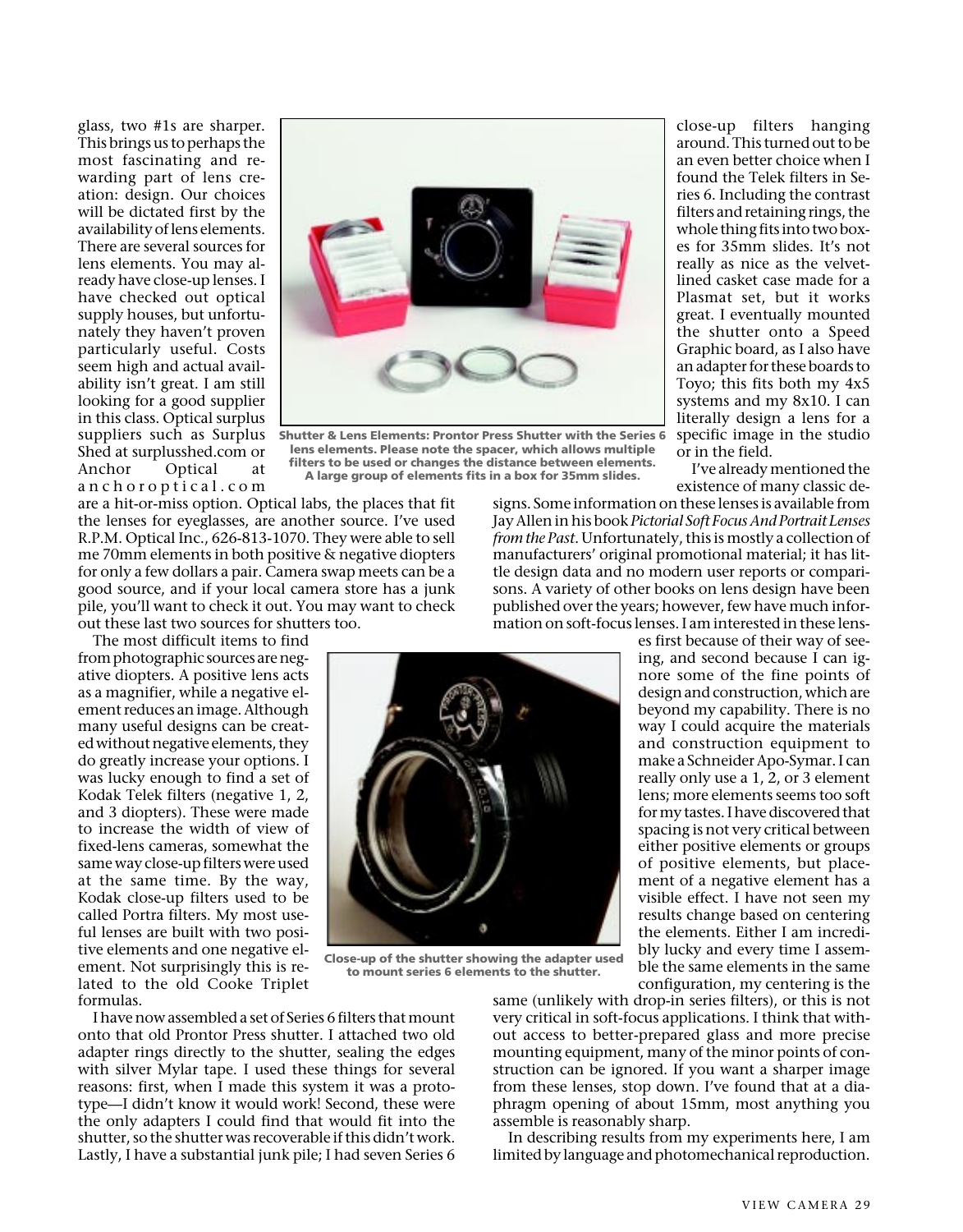

**Projector test: The set-up for lens testing with a projector. A test slide is mounted in the projector and a diopter lens is mounted in the camera. This gives some information on sharpness, aberrations, and focus shift. I found it particularly useful in testing focus shift.**

The differences in my many test transparencies are often very subtle. I would like to encourage you to use this information as a starting point; you'll need to evaluate your own results. These lenses affect different parts of the image differently: highlights are often haloed (sometimes with color fringing), while other values may just be diffused or lacking in contrast. As I've already mentioned, a single element is very soft. It also exhibits more color fringing (chromatic aberration). The symmetrical design is much better; try a plus-2 convex side toward the film, then the shutter, then another plus 2 facing away from the film. When I tried two positive, but unmatched, elements, putting the stronger one toward the subject was sharper—that is, the combination film, plus 2, shutter, plus 3, subject is sharper than the combination film, plus 3, shutter, plus 2, subject. All of these lenses display considerable color fringing; those built with only positive elements display somewhat more than those built with a negative element. The single element tests I did displayed a lot of color fringing. The sharpest design I've found is a subject, plus 3, minus 1, shutter, plus 3, film. One of the most interesting designs is the plus 3, plus 3, shutter, minus 1. It has extraordinary highlights. All of these lenses have diffused highlights; this particular design exhibits an oddly diamond-shaped highlight with more crisply defined color fringing. The overall images are softer than the other designs. All these designs are much sharper two stops from wide open in my tests. Please remember my lens has a one-inch diaphragm wide open. So with the 7-inch lenses I've been describing, that's *f/*7 wide open and *f/*14 stopped down two stops. These results are from testing with transparency film. In the captions for the sample images accompanying this article, I've used the < symbol to mean that the convex side of the lens faces toward the subject and the > symbol to mean the convex side faces the film.

Another method I have used to examine my lenses is to project a test pattern through them. I set up a Kodak projector behind my front standard, with a test pattern negative in the slide holder. The projector lens was removed for these tests. The practical information from the test concerned both sharpness and focus shift. In all the lenses I tested, focus shifted considerably upon being stopped down. Clearly, focusing stopped down would be indicated. I tried the same experiment on my manufactured lenses: a Fujinon 180 *f/*5.6 soft focus lens and a Bausch & Lomb 12 inch *f/*5.6 Plastigmat. They both show considerable focus shift.

There are other practical difficulties in using these lenses. As I've mentioned, the aperture has a significant affect on sharpness. This is normal for a soft-focus lens. Figuring out your working aperture is a normal problem with multi-element lens sets such as a Plasmat or even a triple convertible such as the Protarlinse. We will need to do this the old fashioned way: with division. Focal length, in inches, divided by diaphragm opening equals f-stop. So for my one-inch diaphragm opening, it's easy: 7-inch focal length divided by one-inch shutter equals *f/*7. By using another shutter with marked apertures, I was able to find and mark the full stop points on the lens. So I can find *f/*14 easily, but I have to extrapolate for *f/*16. If my lens is *f/*7 wide open, one stop down is 7 multiplied by 1.4 or f/9.8 (I'm calling it *f/*10). There is no question that this is somewhat annoying; further it is easy to make a